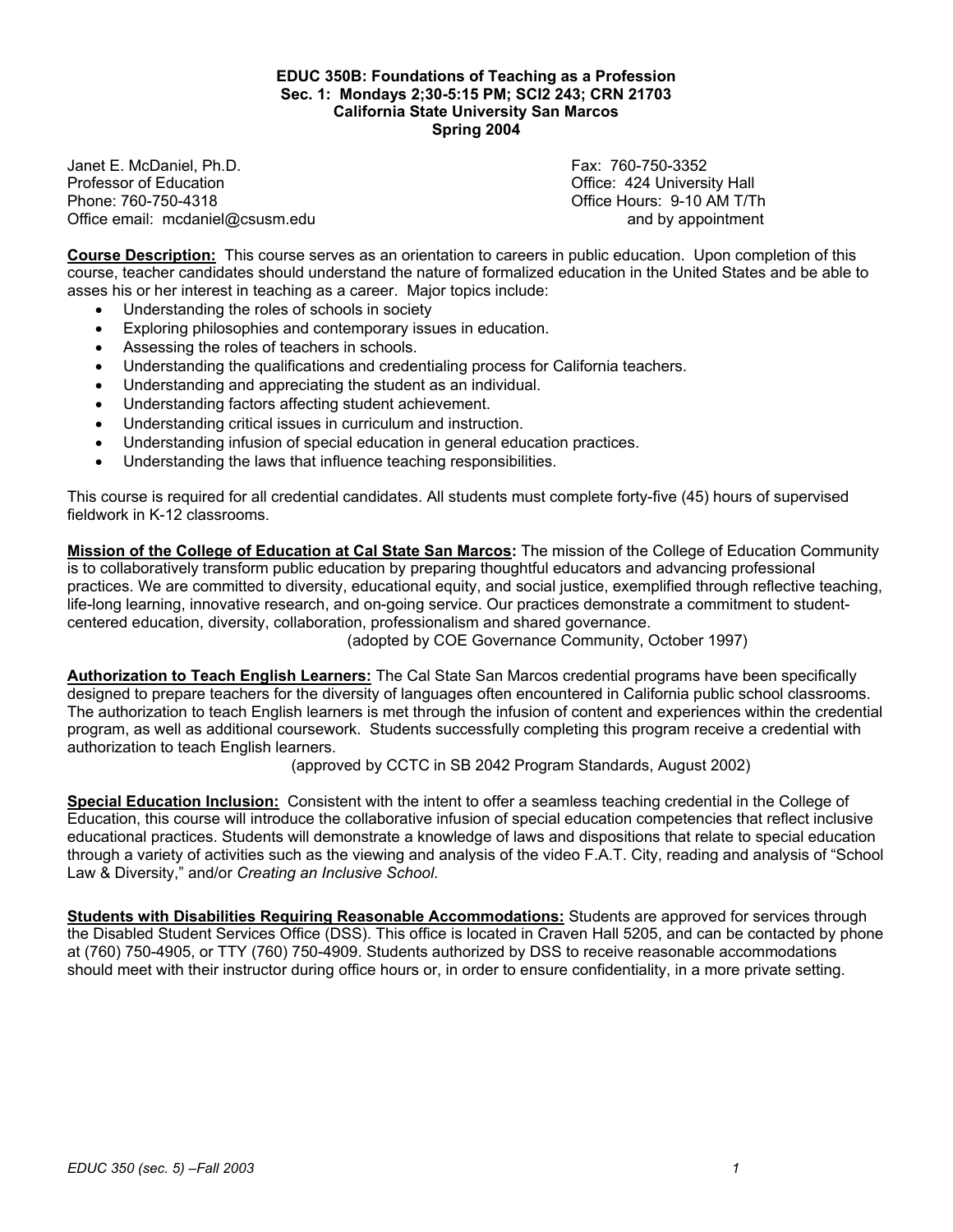**College of Education Attendance Policy:** Due to the dynamic and interactive nature of courses in the College of Education, all students are expected to attend all classes and participate actively. Absences and late arrivals/early departures will affect the final grade. A minimum grade of C+ is required in Educ 350 to qualify as prerequisite for admission to the Cal State San Marcos teacher credential program. COE attendance policy states, "At a minimum, students must attend 80% of class time, or s/he may not receive a passing grade for the course at the discretion of the instructor. Individual instructors may adopt more stringent attendance requirements." Should students have extenuating circumstances, please contact the instructor as soon as possible. In this section of Educ 350, the instructor has adopted this additional policy: If you miss two class sessions, you cannot receive a grade of A or A -; if you miss three class sessions, you cannot receive a grade of B+ or B.

**Field Work:** In addition to in-class work, assigned readings and projects, students will participate in forty-five (45) hours of supervised fieldwork assignments in a variety of public school settings. Approximately half of your time should be spent in one teacher's classroom, and the remainder of the time should be distributed among other classrooms.

**Use of Technology:** Students are expected to demonstrate competency in the use of various forms of technology (i.e. word processing, electronic mail, iLEARN/WebCT, use of the Internet, and/or multimedia presentations). Specific requirements for course assignments with regard to technology are at the discretion of the instructor. Keep a digital copy of all assignments for use in your teaching portfolio. Details will be given in class.

**Teaching Performance Expectation (TPE) for EDUC 350**: A primary goal of Educ 350 is to begin the process of developing teacher candidates to become professional educators. The following TPE of the California Commission for Teacher Credentialing is expected to be met during this course:

## **TPE 12: Professional, Legal and Ethical Obligations**

Candidates are aware of their own personal values and biases and recognize ways in which these values and biases affect the teaching and learning of students. They resist racism and acts of intolerance. Candidates appropriately manage their professional time spent in teaching responsibilities to ensure that academic goals are met.

Candidates for a Teaching Credential understand and honor legal and professional obligations to protect the privacy, health, and safety of students, families, and other school professionals. They are aware of and act in accordance with ethical considerations and they model ethical behaviors for students. Candidates understand and honor all laws relating to professional misconduct and moral fitness.

### **Teaching Performance Assessment for Developing as a Professional Educator**

The successful completion of the personal philosophy assignment is a requirement for completion of this course and is a component of partially meeting the TPE described above. This statement will be used for assessment both in the course and at completion of the College of Education program. Retain an electronic copy of your statement for submission for your portfolio at the completion of your teacher education program.

**Class Discussions and Participation:** Students will engage in active learning each class session, and will be expected to actively participate.

- Do you participate in class discussions productively, sharing your knowledge and understandings?
- Do you interact productively with your peers, taking on a variety of roles (leader, follower, etc.)?
- Do you contribute appropriately to group work—do you "do your share"?
- Are you able to accept others' opinions?
- Are you supportive of others' ideas?
- Do you support your peers during their presentations?
- Can you monitor and adjust your participation to allow for others' ideas as well as your own to be heard?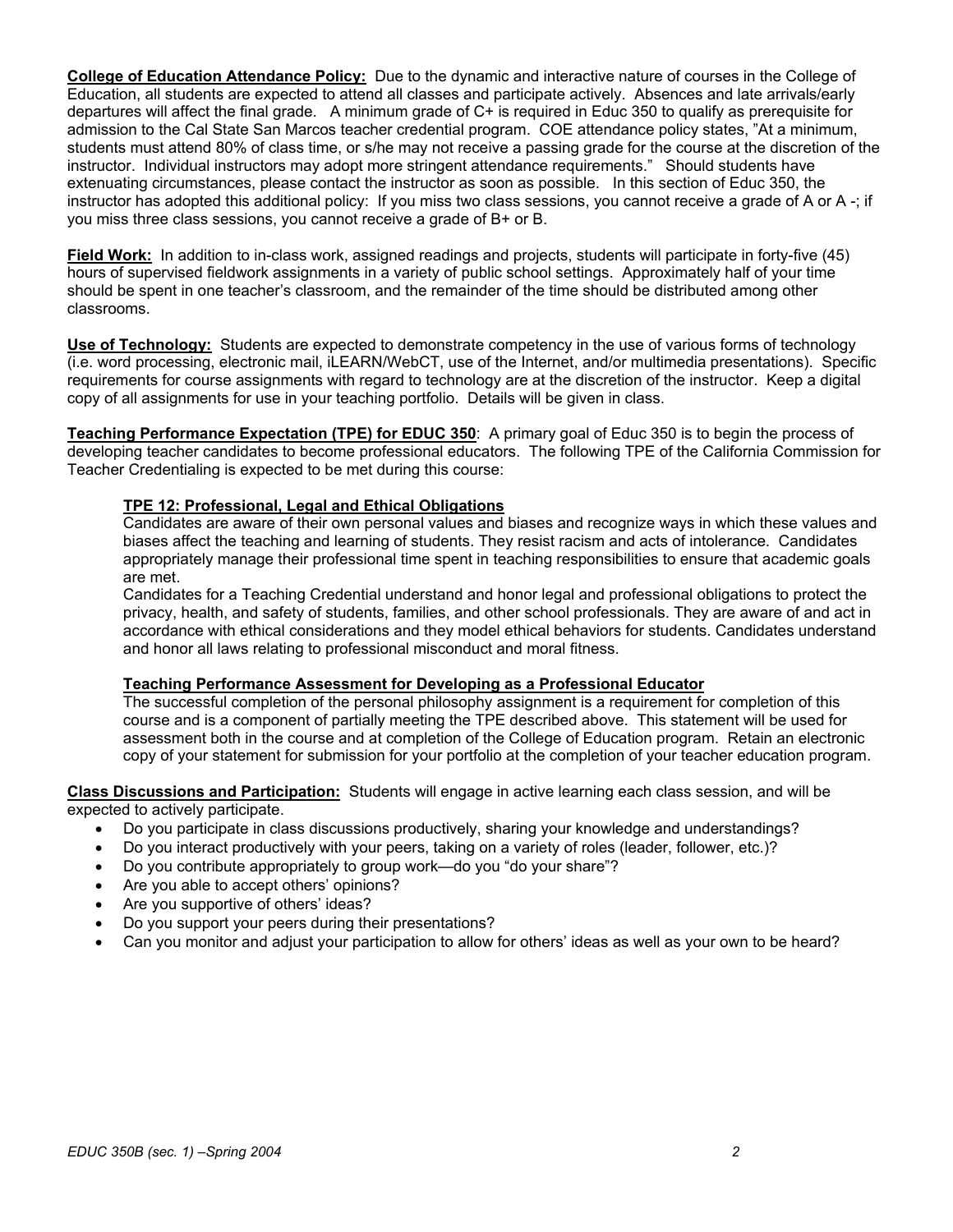**Course Requirements:** Teacher education is a professional preparation program. It is expected that students will come to class prepared to discuss the readings, submit required assignments, and participate in class activities. Students are expected to adhere to academic honesty and integrity, standards of dependability, confidentiality and writing achievement. Because it is important for teachers to be able to effectively communicate their ideas to students, parents, colleagues, and administrators, writing that is original, clear and error-free is a priority for the College of Education. It is expected that work will be turned in on time. Please discuss individual issues with the instructor. Points will be deducted if assignments are submitted late (10% penalty per day late; no credit will be awarded if the assignment is one week late).

#### **Required Texts:**

Armstrong D.G., Henson, K.T., and Savage, T.V. (2001). *Teaching Today.* Merrill Prentice Hall. Villa, R. A. and Thousand, J. S. (1995). *Creating an Inclusive School.* Alexandria, VA: Association for Supervision and Curriculum Development. (Chapters 1, 2, 3, p. 125-135 and 162-167).

Bigelow, W., Christensen, L., Karp, S., Milner, B., and Peterson, R. *Rethinking Our Classrooms: Teaching for Equity and Justice.* Milwaukee, WI: Rethinking Schools.

Kozol, J. (1996). *Amazing Grace: The Lives of Children and the Conscience of a Nation.* Harper Perennial.

### **One of the Following "Choice Books":**

Codell,E. R. (2001). *Educating Esmé.* Chapel Hill, NC: Algonquin. Foster, M. (1997). *Black Teachers on Teaching*. New York: New Press. Jennings, K. (Ed.). (1994). *One Teacher in 10.* los Angeles: Alyson Books. Paley, V. G. (1993).*You Can't Say You Can't Play.* Cambridge, MA: Harvard Press.

#### **Assignments and grading:**

Interview of a teacher 10 points and the set of the set of the set of the set of the set of the set of the set of the set of the set of the set of the set of the set of the set of the set of the set of the set of the set o Details will be given in class. The written report is due on February 9.

#### Classroom observation reports 15 points 15 points 15 points 15 points 15 points 15 points 15 points 15 points 15 points 15 points 15 points 15 points 15 points 15 points 15 points 15 points 15 points 15 points 15 points 15

Using the classroom observation instrument provided in class, write up fifteen 30-minute observations in your field sites. Submit five of these on the dates on the course schedule.

Essay: First-hand Accounts of Teachers 15 points 15 points 15 points

Prepare a 3-page essay on the teacher(s) whose experiences were chronicled in your choice book. How did the teacher(s) in your book tell her/his/their story(ies)? How did the teacher(s) learn about the students and their needs? What did the teacher(s) do to address the students' needs? How did the teacher(s) find fulfillment in the career of teaching? How does the experience of the teacher(s) relate to the readings and discussions from your coursework this semester? You must make explicit connections to coursework, and you must relate the book to your own thinking about teaching. You and the others who read the same book will share your book to your classmates in a creative presentation.

School Law and Diversity 10 points 10 points 10 points 10 points 10 points 10 points 10 points 10 points 10 points 10 points 10 points 10 points 10 points 10 points 10 points 10 points 10 points 10 points 10 points 10 poin

Details will be given in class.

Contemporary issues research 10 points and the contemporary issues research 10 points and the contemporary issues research 10 points and the contemporary issues research 10 points and the contemporary issues research 10 po

Choose (1) an issue that interests you (from the topics given to you by the instructor) and (2) a partner with whom to work. Research the issue and prepare an oral report to share in class. The report should describe and analyze the issue. Reports to the class will be coordinated with the EDUC 364B course.